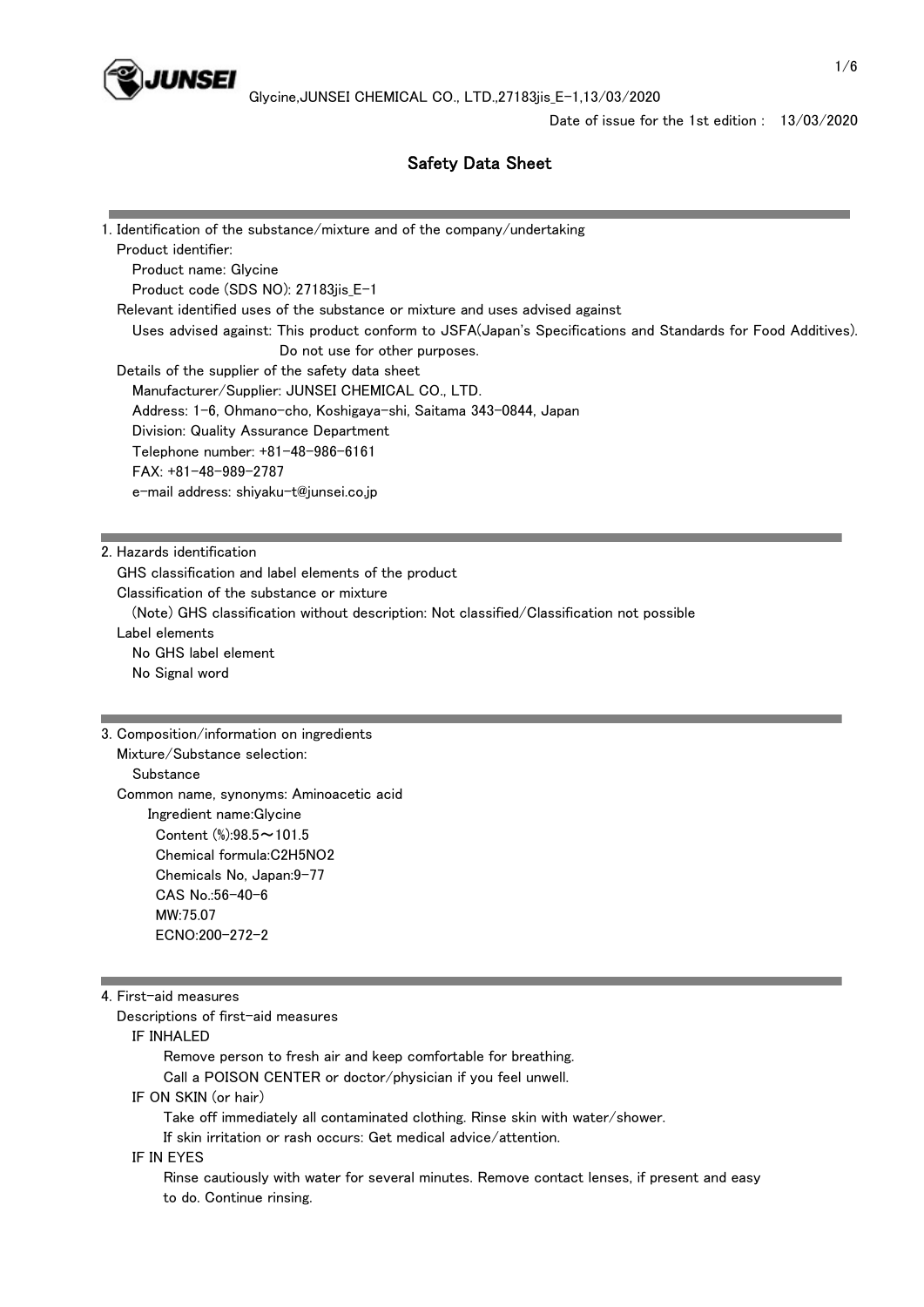

# Glycine,JUNSEI CHEMICAL CO., LTD.,27183jis\_E-1,13/03/2020

If eye irritation persists: Get medical advice/attention.

## IF SWALLOWED

Rinse mouth.

Call a POISON CENTER or doctor/physician if you feel unwell.

| 5. Fire-fighting measures                                                                 |
|-------------------------------------------------------------------------------------------|
| Extinguishing media                                                                       |
| Suitable extinguishing media                                                              |
| Use appropriate extinguishing media suitable for surrounding facilities.                  |
| Unsuitable extinguishing media data is not available.                                     |
| Specific hazards arising from the substance or mixture                                    |
| Containers may explode when heated.                                                       |
| Fire may produce irritating, corrosive and/or toxic gases.                                |
| Advice for firefighters                                                                   |
| Specific fire-fighting measures                                                           |
| Evacuate non-essential personnel to safe area.                                            |
| Special protective equipment and precautions for fire-fighters                            |
| Wear fire/flame resistant/retardant clothing.                                             |
| Wear protective gloves/protective clothing/eye protection/face protection.                |
| Firefighters should wear self-contained breathing apparatus with full face peace operated |
| positive pressure mode.                                                                   |
|                                                                                           |
|                                                                                           |
| $\sim$ $\sim$                                                                             |

### 6. Accidental release measures

Personnel precautions, protective equipment and emergency procedures

Ventilate area until material pick up is complete.

Wear proper protective equipment.

Environmental precautions

Avoid release to headsprings, rivers, lakes, ocean and groundwater.

Methods and materials for containment and cleaning up

Sweep up, place in a bag and hold for waste disposal.

Preventive measures for secondary accident

Collect spillage.

### 7. Handling and storage

Precautions for safe handling

### Preventive measures

(Exposure Control for handling personnel)

Avoid breathing dust/fume/gas/mist/vapors/spray.

#### (Protective measures against fire and explosion)

Keep away from heat/sparks/open flames/hot surfaces. - No smoking.

#### (Exhaust/ventilator)

Exhaust/ventilator should be available.

(Safety treatments)

Avoid contact with skin.

Avoid contact with eyes.

## Safety Measures

Wear protective gloves, protective clothing or face protection.

Use personal protective equipment as required.

When using do not eat, drink or smoke.

Any incompatibilities

Strong bases, Strong oxidizing agents should not be mixed with the chemicals.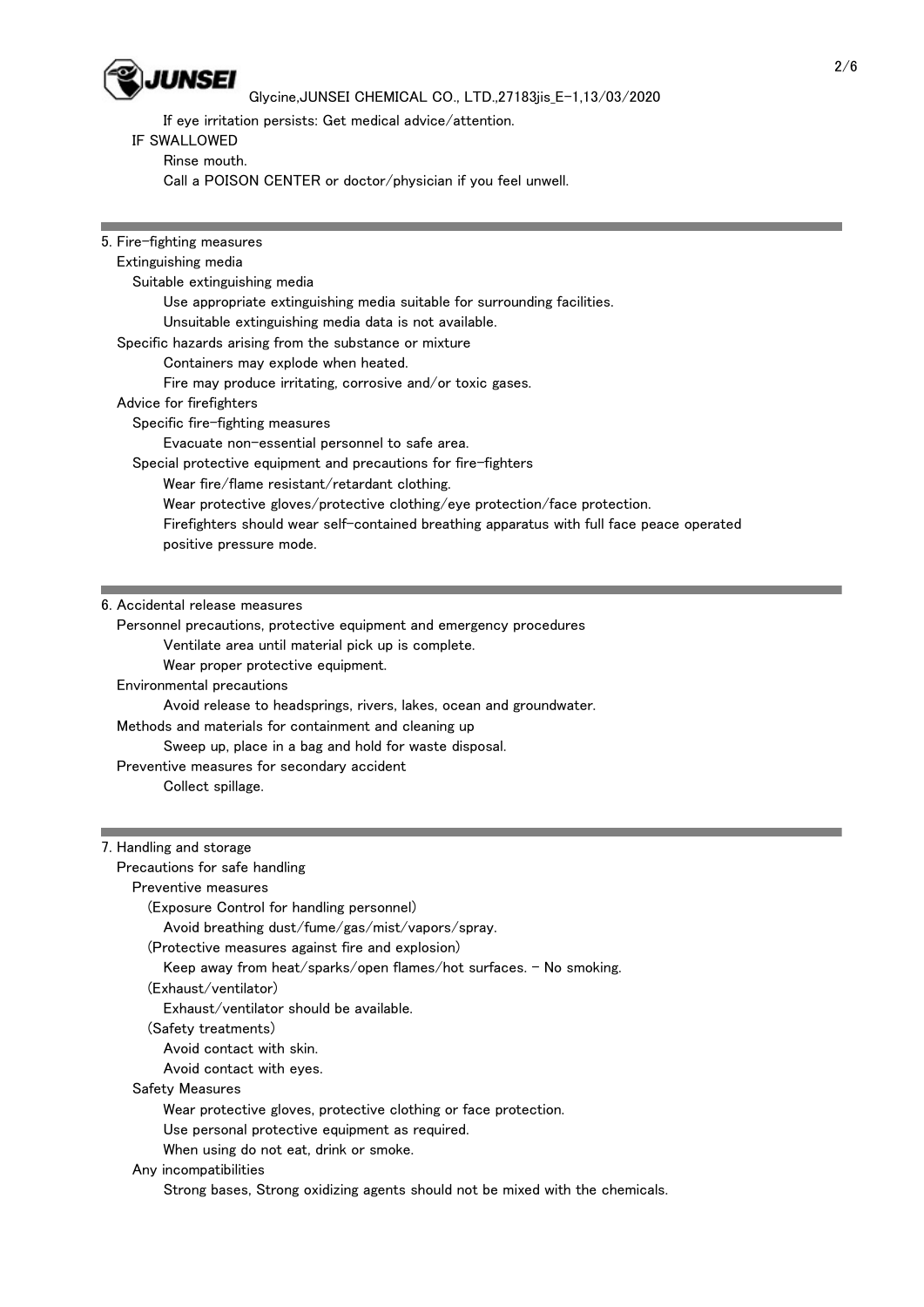

Storage

Conditions for safe storage

Store in a well-ventilated place. Keep container tightly closed.

Keep cool. Protect from sunlight.

Container and packaging materials for safe handling data is not available.

| 8. Exposure controls/personal protection                                         |
|----------------------------------------------------------------------------------|
| Control parameters                                                               |
| Control value in MHLW is not available.                                          |
| Adopted value                                                                    |
| Adopted value in JSOH is not available.                                          |
| Adopted value in ACGIH is not available.                                         |
| OSHA-PEL value is not available.                                                 |
| NIOSH-REL value is not available.                                                |
| Exposure controls                                                                |
| Appropriate engineering controls                                                 |
| Do not use in areas without adequate ventilation.                                |
| Eye wash station should be available.                                            |
| Washing facilities should be available.                                          |
| Individual protection measures                                                   |
| Respiratory protection                                                           |
| Wear respiratory protection.                                                     |
| Hand protection                                                                  |
| Wear protective gloves.                                                          |
| Consult with your glove and/or personnel equipment manufacturer for selection of |
| appropriate compatible materials.                                                |
| Eye protection                                                                   |
| Wear eye/face protection.                                                        |
| Skin and body protection                                                         |
| Wear impervious clothing and boots in case of repeated or prolonged treatment.   |
|                                                                                  |
|                                                                                  |
|                                                                                  |
| 9. Physical and Chemical Properties                                              |
| Information on basic physical and chemical properties                            |
| Physical state: Crystals or crystalline powder                                   |
| Color: White                                                                     |
| Odor: None                                                                       |
| Odor threshold data is not available.                                            |
| pH: $5.5 \sim 7.0(1.0g, water10ml)$                                              |
| Boiling point or initial boiling point data is not available.                    |
| Boiling range data is not available.                                             |
| Evaporation rate data is not available.                                          |
| Melting point/Freezing point: 290°C                                              |
| Decomposition temperature: 290°C                                                 |
| Self-Accelerating Decomposition Temperature/SADT data is not available.          |
| Flammability (gases, liquids and solids) data is not available.                  |
| Flash point data is not available.                                               |
| Auto-ignition temperature data is not available.                                 |
| Critical temperature data is not available.                                      |
| Lower and upper explosion limit/flammability limit data is not available.        |
| Vapor pressure data is not available.                                            |
| Vapor density data is not available.                                             |
| VOC data is not available.                                                       |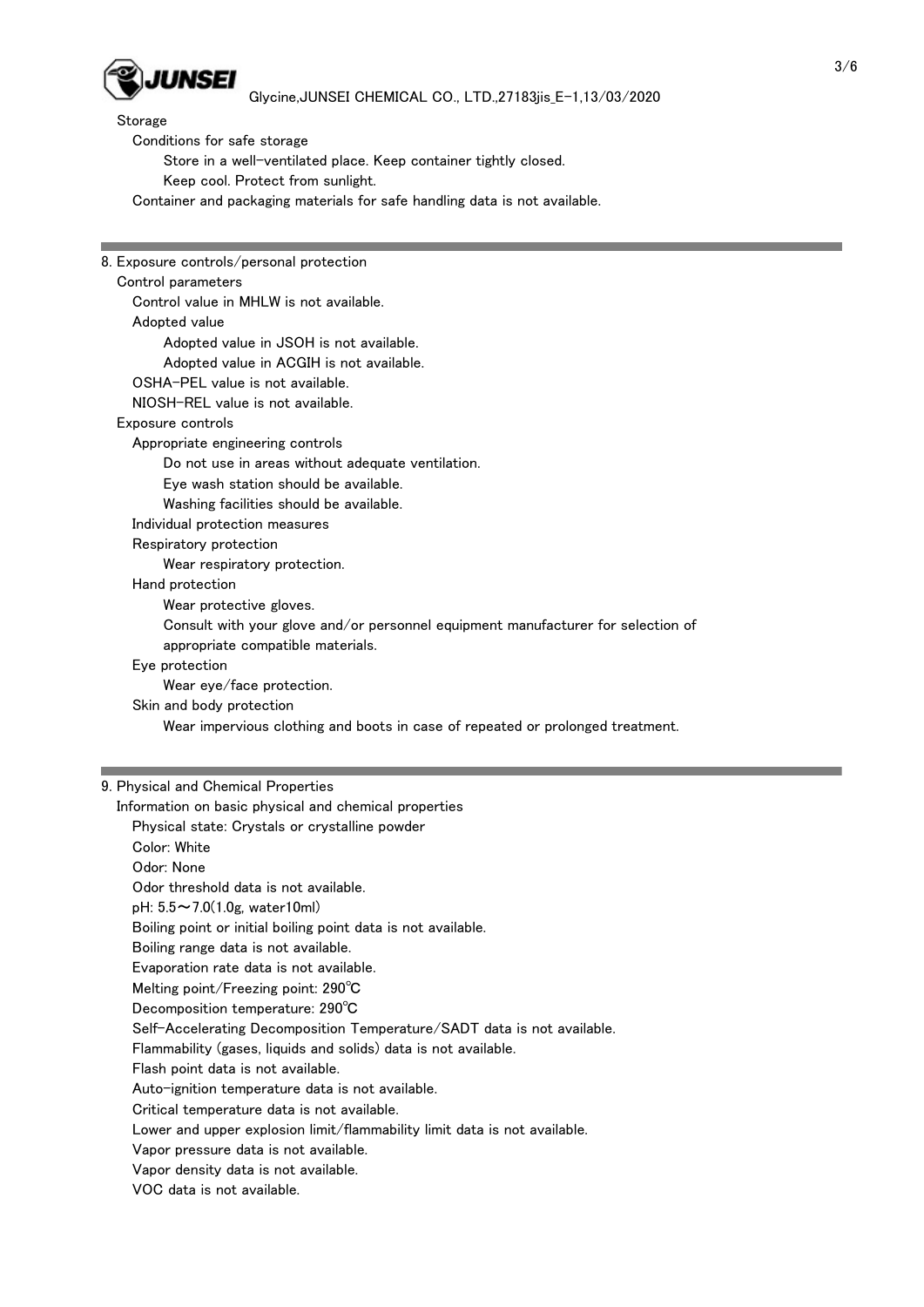

# Glycine,JUNSEI CHEMICAL CO., LTD.,27183jis\_E-1,13/03/2020

 Relative vapor density (Air=1) data is not available. Relative density of the Vapor/air - mixture at  $20^{\circ}$ C (Air = 1) data is not available. Density and/or relative density: 1.161 g/cm3(20℃) Dynamic viscosity data is not available. Kinematic viscosity data is not available. Solubility: Solubility in water: 249g/liter(25℃) Solubility in solvent: Very slightly soluble in ethanol; practically insoluble in diethyl ether. n-Octanol/water partition coefficient: log Pow-3.21 No Particle characteristics data is not available.

10. Stability and Reactivity

 Reactivity data is not available. Chemical stability Stable under normal storage/handling conditions. Possibility of hazardous reactions data is not available. Conditions to avoid Contact with incompatible materials. Open flames. Heat. Incompatible materials Strong bases, Strong oxidizing agents Hazardous decomposition products Carbon oxides, Nitrogen oxides

11. Toxicological Information

 Information on toxicological effects Acute toxicity data is not available. Irritant properties Skin corrosion/irritation data is not available. Serious eye damage/irritation data is not available. Allergenic and sensitizing effects data is not available. Mutagenic effects data is not available. Carcinogenic effects data is not available. Reproductive toxicity data is not available. **STOT**  STOT-single exposure data is not available. STOT-repeated exposure data is not available. Aspiration hazard data is not available.

12. Ecological Information **Ecotoxicity**  Ecotoxicity data is not available. Water solubility 249g/L(25℃) (PHYSPROP Database) Persistence and degradability BOD\_Degradation : 79% (Registered chemicals data check & review, Japan) Bioaccumulative potential log Pow= -3.21 (PHYSPROP Database) Mobility in soil data is not available. Ozone depleting chemical data is not available.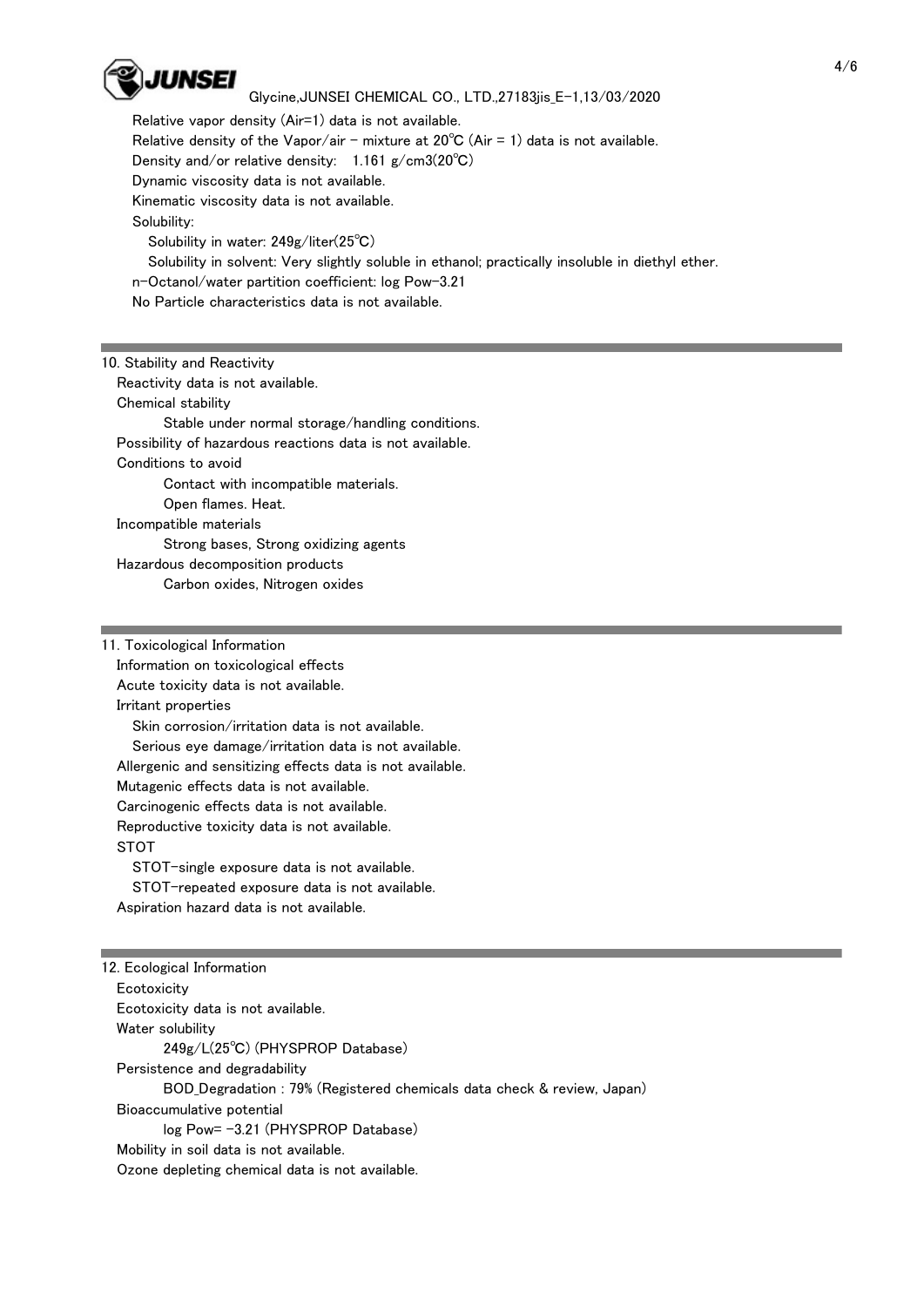

#### 13. Disposal considerations

 Description of waste residues and information on their safe handling and methods of disposal, including the disposal of any contaminated packaging Waste treatment methods

Dispose of contents/container in accordance with local/national regulation.

## 14. Transport Information Not applicable to UN No., UN CLASS Environmental hazards MARPOL Annex III - Prevention of pollution by harmful substances Marine pollutants (yes/no) : no

### 15. Regulatory Information

 Safety, health and environmental regulations/legislation specific for the substance or mixture Environmental hazards

US major regulations

Chemicals listed in TSCA Inventory

Glycine

Other regulatory information

 We are not able to check up the regulatory information with regard to the substances in your country or region, therefore, we request this matter would be filled by your responsibility.

 Regulatory information with regard to this substance in your country or in your region should be examined by your own responsibility.

 Ensure this material in compliance with federal requirements and ensure conformity to local regulations.

 Regulatory information in this section are limited to intentional ingredient(s), but does not contain information on non-intentional ingredients or impurities which are not informed by supplier(s).

## 16. Other information

#### Reference Book

 Globally Harmonized System of classification and labelling of chemicals, (6th ed., 2015), UN Recommendations on the TRANSPORT OF DANGEROUS GOODS 20th edit., 2017 UN IMDG Code, 2018 Edition (Incorporating Amendment 39-18) IATA Dangerous Goods Regulations (60th Edition) 2019 Classification, labelling and packaging of substances and mixtures (table3-1 ECNO6182012) 2016 EMERGENCY RESPONSE GUIDEBOOK (US DOT) 2019 TLVs and BEIs. (ACGIH) http://monographs.iarc.fr/ENG/Classification/index.php JIS Z 7253 : 2019 JIS Z 7252 : 2019 2019 Recommendation on TLVs (JSOH) Supplier's data/information Chemicals safety data management system "GHS Assistant" (https://www.asahi-ghs.com/) NITE Chemical Risk Information Platform(NITE-CHRIP) https://www.nite.go.jp/en/chem/chrip/chrip\_search/systemTop

GHS Classification Guidance for Enterprises 2013 Revised Edition (Aug. 2013, METI)